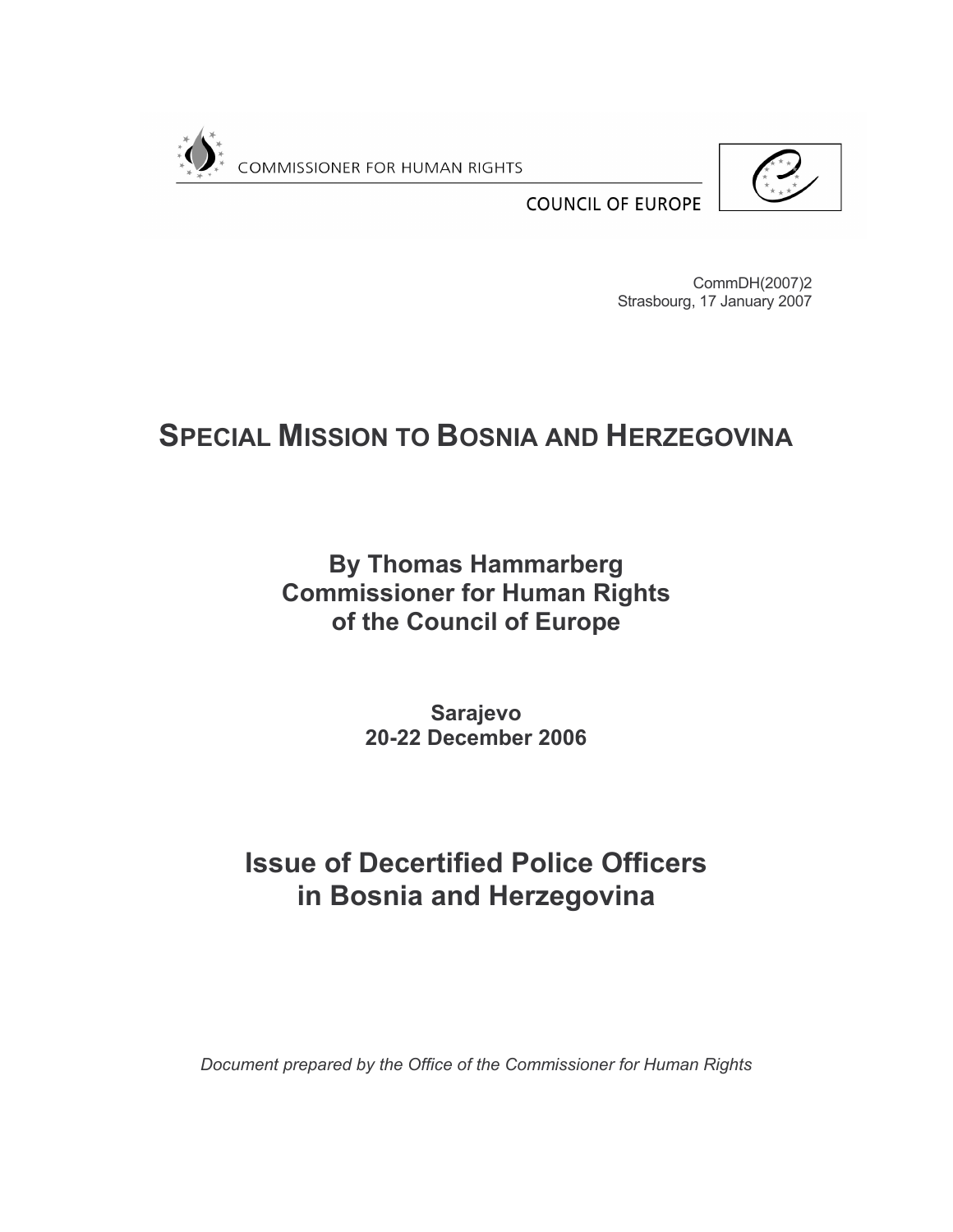#### **EXECUTIVE SUMMARY**

The Council of Europe Commissioner for Human Rights, Mr. Thomas HAMMARBERG, visited Sarajevo on 20-22 December 2006 to discuss complaints by some 260 police officers who had been barred from police service (decertified) through a vetting procedure organised by the UN International Police Task Force (IPTF) until the end of 2002. He met with the Presidency, the Government, the Constitutional Court, representatives of the international organisations and spokespersons of the complaining police officers.

The Commissioner concluded that there is a human rights problem. The possibility for the police officers to challenge the merits of the IPTF decisions had been very limited as there had not been an appropriate legal remedy. The consequences of this shortcoming was regarded as serious, in particular as the decision of not granting a certification was for life and had detrimental social consequences for the individual.

Though decisions under the authority of the Security Council should be seen as definite and be implemented, the Commissioner came to the conclusion that the Security Council would be wise to give attention to this problem again. In the meanwhile the domestic authorities should refrain form taking unilateral action through organising their own review procedures. The Commissioner is of the opinion that there are possibilities of finding a solution to this problem which would give justice to the individuals without undermining the authority of the UN decisions. This would, however, require a constructive approach by all those involved.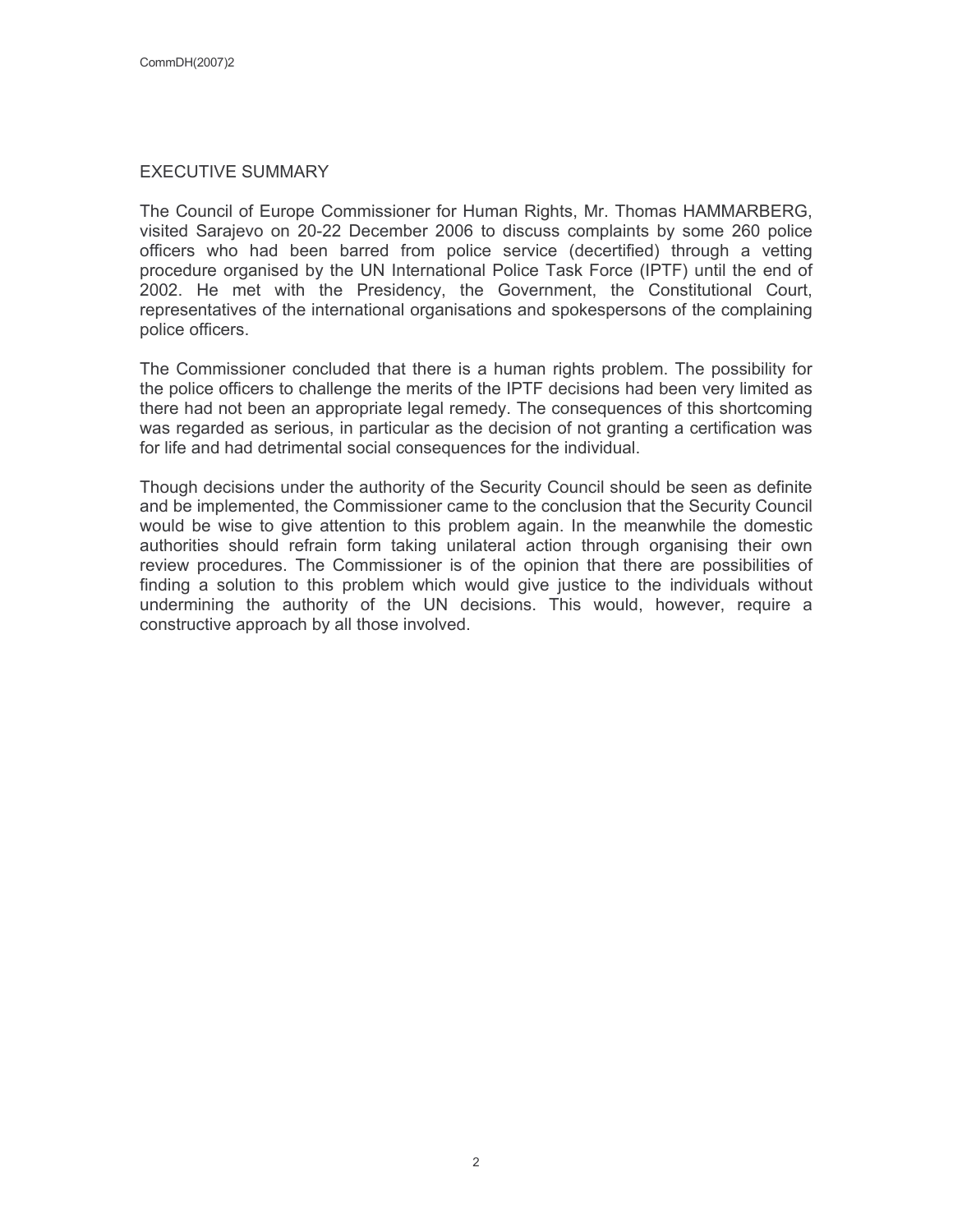## **INTRODUCTION**

- 1. The Commissioner for Human Rights of the Council of Europe, Mr. Thomas HAMMARBERG, visited Bosnia and Herzegovina (BiH) on 20-22 December 2006 with a view to assessing the situation of a number of former police officers, who were negatively affected by the consequences of the vetting process followed by the United Nations International Police Task Force (IPTF), which concluded at the end of 2002.
- 2. The Commissioner had been invited by the Government and had been informed about the ongoing hunger strike of a large number of police officers who had been decertified by the IPTF.
- 3. He was accompanied by Mr. Alp Ay, member of his Office and benefited from the assistance of Mr. Tim Cartwright, Special Representative of the Secretary General in BiH. The Commissioner would like to express his warm gratitude to Mr. Cartwright and his team for their valuable contribution to the preparation of the visit, elaboration and implementation of the program, gathering of guality information and documentation.
- 4. During the visit, organized at very short notice, the Commissioner met with Mr. Zeljko Komsic and Mr. Haris Slajdzic, Members of the BiH Presidency; Mr. Adnan Terzic, Chairman of the BiH Council of Ministers; Mr. Mirsad Kebo, BiH Minister of Human Rights and Refugees; Mr. Mladen Ivanic, BiH Minister of Foreign Affairs; representatives of the BiH Constitutional Court; representatives of the two associations of the decertified police officers, as well as with several representatives of the international community in Sarajevo, including Mr. Peter Bas-Backer, Senior Deputy High Representative; Brigadier General Vincenzo Coppola, Head of the European Union Police Mission and representatives of the Office of UN High Commissioner for Human Rights. The programme of the visit is appended to the present report.
- 5. The Commissioner expresses appreciation for the generous co-operation and support granted by the BiH authorities, including the Presidency and the Ministry for Human Rights and Refugees, the OHR and the representatives of international organisations present in Sarajevo. He extends his gratitude to all those he met during the visit for their help and for their transparent and constructive attitude.

#### **BACKGROUND**

- 6. Under Annex 11 to the Dayton Peace Accords (General Framework Agreement for Peace in BiH), the United Nations International Police Task Force (IPTF) was established for the reorganization of the police forces in BiH, covering both the Federation of Bosnia and Herzegovina and the Republic Srpska during the period 1996 – 2002. IPTF constituted one of the major components of the UN Mission in Bosnia and Herzegovina (UNMIBH).
- 7. IPTF's main institutional features, jurisdiction, powers and responsibilities were defined in Annex 11 to the Dayton Peace Accords and in subsequent agreements. According to Article I of the Annex, the Parties undertook "to provide a safe and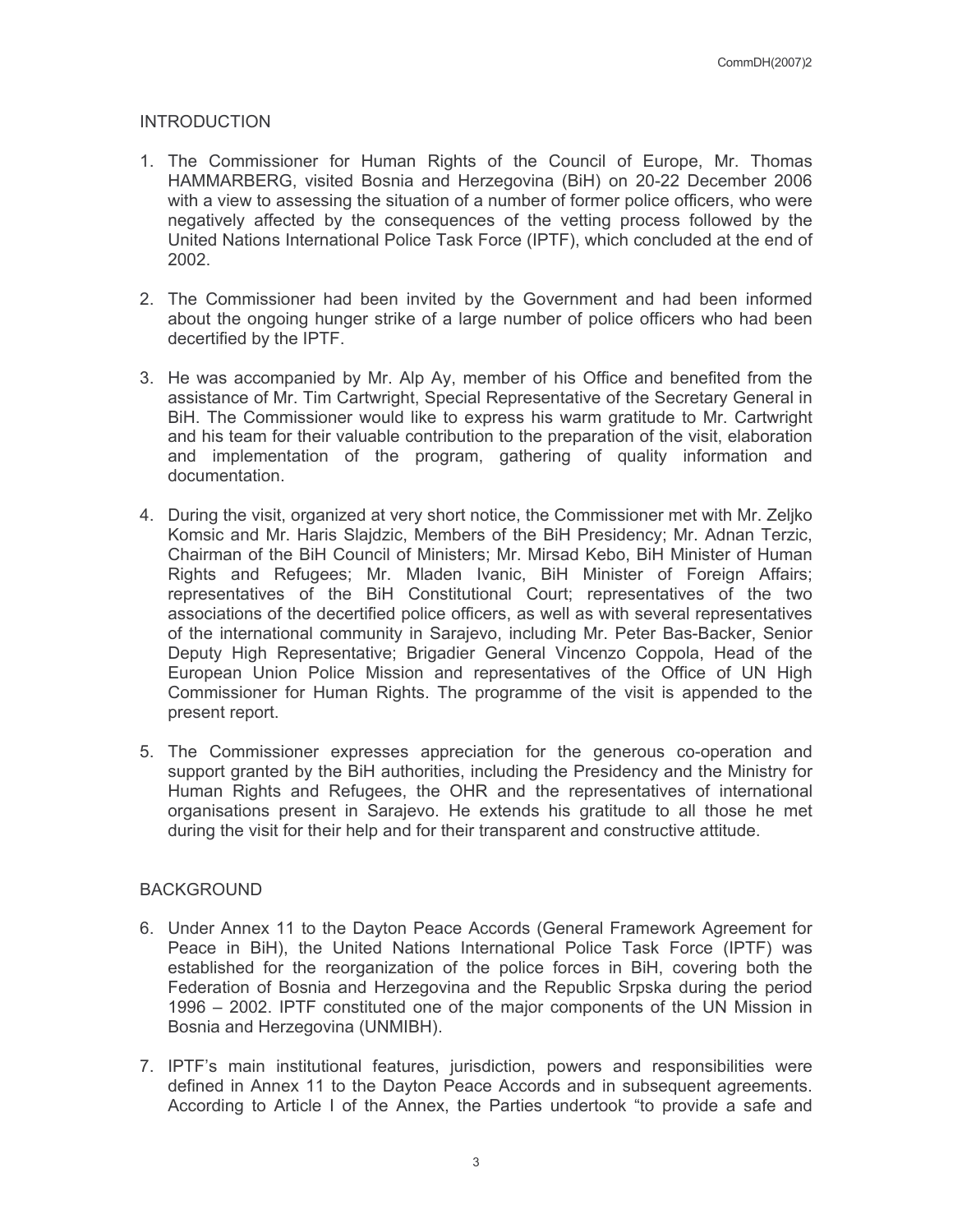secure environment for all persons in their respective jurisdictions". In order to "assist them in meeting their obligations, the United Nations was requested to establish...a UN International Task Force (IPTF) to carry out, throughout Bosnia and Herzegovina, the programme of assistance described in Article III of the Annex."

- 8. According to Article II of the Annex, "IPTF shall at all times act in accordance with internationally recognised standards and with respect for internationally recognised human rights and fundamental freedoms, and shall respect, consistent with the IPTF's responsibilities, the laws and customs of the host country".
- 9. The Parties committed themselves to full cooperation with the IPTF and to instruct all their law enforcement agencies in this direction (Article IV). Article V stated that any obstruction of or interference with IPTF activities, failure or refusal to comply with an IPTF request, or other failure to meet the Parties' responsibilities or other obligations in this Agreement, would constitute a failure to cooperate with the IPTF.
- 10. In the Bonn-Petersberg Agreement of 1996 the Parties agreed that those persons who would not be selected to serve as police officers in the re-structured Federation police force would not be allowed to perform law enforcement duties and would not be permitted to carry arms.
- 11. According to UN Security Council Resolution 1088 (1996), the Secretary-General was to report on the IPTF, "in particular its work in assisting the re-structuring of law enforcement agencies...investigating or assisting with investigations into human rights abuses by law enforcement personnel, as well as to report on progress by the authorities in Bosnia and Herzegovina in regard to such issues, in particular their compliance with IPTF-prescribed guidelines including their taking prompt and effective action, which could include dismissal where appropriate, in respect of any officer notified to them by the IPTF Commissioner as failing to cooperate with the IPTF or adhere to democratic policing principles..." (Para 28).
- 12. The Madrid Peace Implementation Council Declaration (1998) welcomed efforts by the High Representative and UNMIBH to speed up implementation by Federation officials of their commitments, called on the High Representative to use his authority to ensure compliance with obligations in cooperation with the parties, welcomed the determination of the UN IPTF Commissioner to apply strictly the IPTF's noncompliance reporting and certification procedures, to make robust use of its powers to decertify police officers who violate provisions of the General Framework Agreement and related documents and made clear that decertified officers may be deprived of the right to serve in any public function in BiH.
- 13. Vetting process was seen as an important part of the IPTF's wider programme on police reform, which had to take place in a context of ethnical and political polarization. In fact, it was intended to send a clear and strong message to the BiH society that the new, post-conflict, police force would enjoy a high standard of competence, integrity and loyalty to the new administration.
- 14. Pursuant to its mandate, the IPTF conducted the vetting process of the police officers in BiH. The process included several phases: a comprehensive investigation of the background of every police officer, a verification of his/her past criminal record and of his or her war-time experience, checking whether the officer was illegally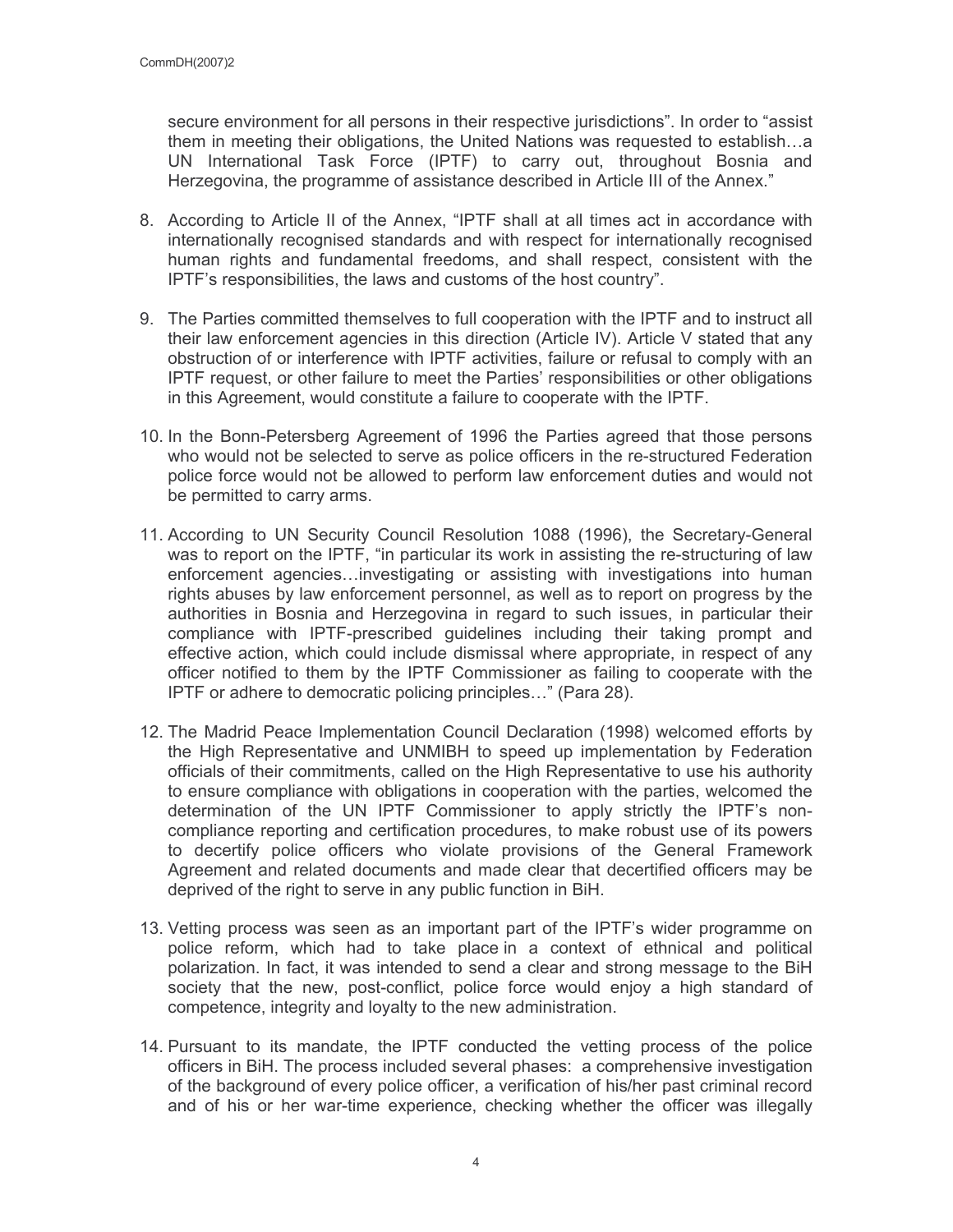occupying property, completion of IPTF training, checking citizenship and verifying educational credentials.

- 15. Following their registration by the IPTF, police officers were provisionally authorized to work, pending the final decision on decertification. Once their files had been reviewed, at the close of the vetting process, police officers were either certified or decertified. The details of the process were defined by the IPTF Policies No. P10-2002 and P11-2002.
- 16. Policy P-11 (Certification of Law Enforcement Agencies Personnel) defined, inter alia, those requirements which needed to be met in order to obtain a final certification. These requirements were divided into two groups, namely "positive" and "negative" criteria.
- 17. All the positive criteria had to be complied with: demonstrated ability to perform police powers; proof of citizenship of Bosnia and Herzegovina; valid educational credentials; completed Human Dignity and Transitional Course; proof that no criminal case is pending; compliance with the property legislation.
- 18. If any of the negative criteria applied the decision would be negative: failure to have demonstrated ability to uphold human rights and/or abide by the law; officer made a deceptive statement in the context of the registration process and/or certification process; criminal proceedings against the officer have been commenced by a domestic court, in case of war crimes; non-compliance with the property legislation.
- 19. Policy P-10 (Removal of Provisional Authorisation and Disqualification of Law Enforcement Agency Personnel in BiH) further defined the criteria that would form "the substantive basis for the permanent removal of provisional authorisation":
	- Conviction of a serious breach of law, and the law enforcement agency in which the officer is employed has failed to take appropriate actions/sanctions in conformity with domestic law;
	- Conviction of a disciplinary panel of a serious breach of duty, and the penalty assigned does not correspond to the severity of the misconduct of the officer;
	- In the context of investigations conducted under Security Council Resolution 1088, UNMIBH/IPTF has obtained independent evidence that an officer has committed a serious breach of duty that would obligate a law enforcement agency and the judiciary to take action under domestic law;
	- An officer has committed a pattern of minor offences that demonstrate disregard for upholding the law;
	- In the context of investigations conducted under Security Council Resolution 1088, UNMIBH/IPTF has obtained independent evidence that an officer committed a serious breach of duty that would obligate a law enforcement agency to take action under domestic law and rulebooks on disciplinary procedure:
	- An officer has been issued two substantive non-compliance reports as outlined in UNMIBH/IPTF "Performance Assessment Policy" (IPTF-P05/2001);
	- An officer has been issued a material mispresentation to UNMIBH that fundamentally affects consideration of suitability to exercise police powers;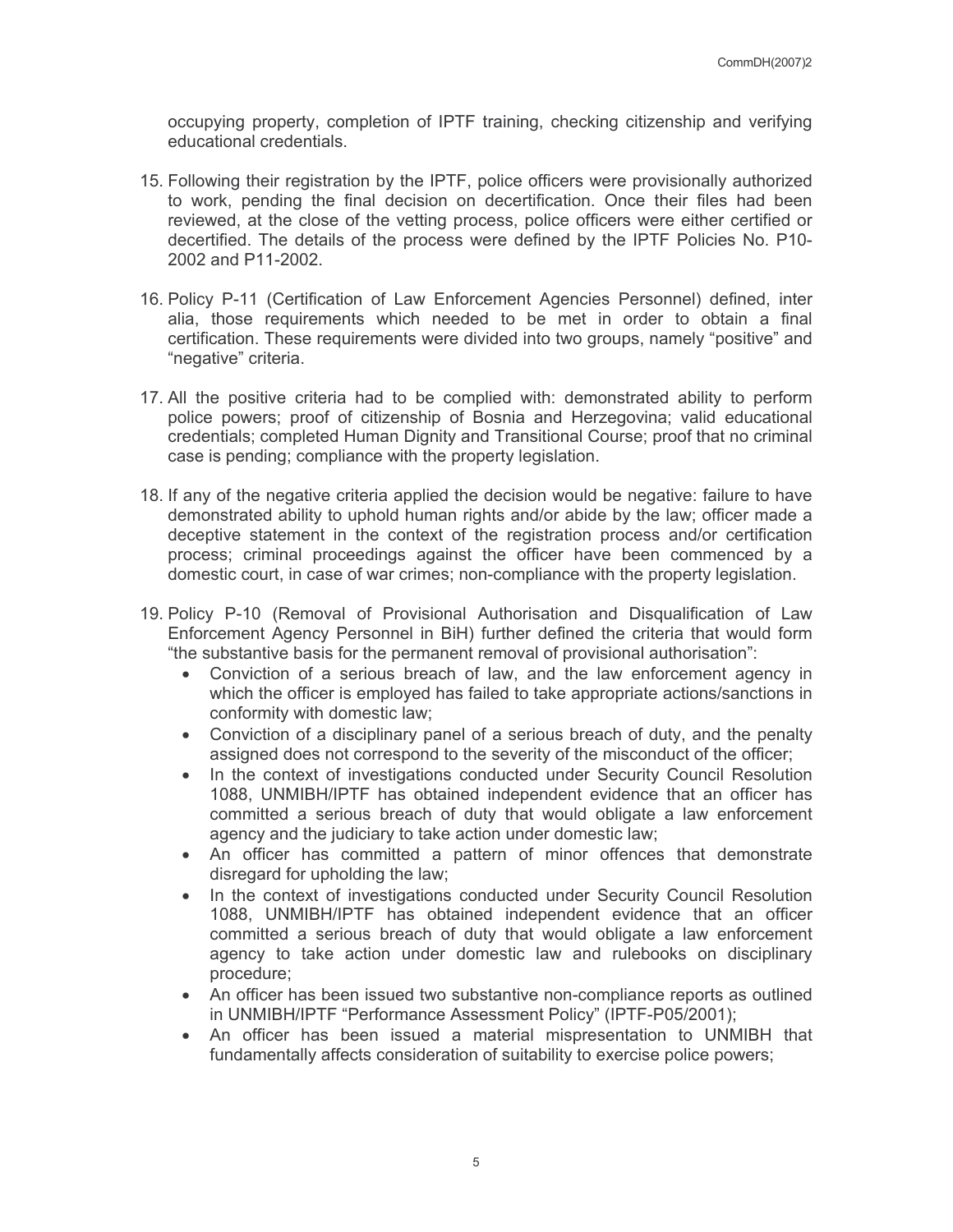- An officer, whose acts and/or omissions, and/or functions from the period of April 1992 to December 1995, demonstrate inability or unwillingness to uphold internationally recognised human rights standards."
- 20. IPTF decisions were subsequently implemented by the relevant law enforcement agency in BiH.
- 21. The decision not to certify or to de-certify a police officer could be challenged before the UN IPTF Commissioner. In this respect, Policy P11-2002 provided for an internal review procedure, as follows:

"Within eight days of the Commissioner's decision on non-certification or decertification, an appeal could be lodged before a panel composed of UNMBIH staff members. The applicant could challenge the reasons for the refusal to certify or for de-certifying him or her but would not be granted access to the file and the evidence. Neither the applicant nor a representative was allowed to appear before the panel. The panel would make its recommendation to the IPTF Commissioner who would then make his/her final and binding decision." (Opinion of the Venice Commission, para. 17).

- 22. Policy P10-2002 specified that the "removal of provisional authorisation or disqualification by the IPTF Commissioner precludes the officer from holding any position within any law enforcement agency in BiH. 'Any position' includes, also, those positions that do not require the authority to exercise police powers and are considered administrative in nature."
- 23. When the UN Mission in BiH concluded its work together with the vetting process on 31 December 2002 (Security Council Resolution 1423-2002), the European Union Police Mission ensured its continuation as of 1 January 2003.
- 24. According to information coming from the Office of High Representative (OHR), the results of the vetting process were as follows:
	- 16,764 police officers received certification  $(95.9\%)$
	- 687 police officers were denied certification  $(3.9\%)$
	- 37 police officers cases were pending  $(0.2\%)$
	- 263 Police officers challenged IPTF decisions (1.5%)
- 25. According to a study of the Office of the High Commissioner for Human Rights in BiH (OHCHR), the decertification decisions were taken on the basis of different motivations, which can be divided into the following categories: lack of education credentials, violations of property legislation, failure to uphold human rights and rule of law, war crimes, commission of criminal acts, suspicion of criminal acts, citizenship requirements and performance failure.

#### DOMESTIC COURTS

26. Subsequently, a group (approximately 30%) of those police officers who were decertified by IPTF applied to courts in BiH against the decisions of the domestic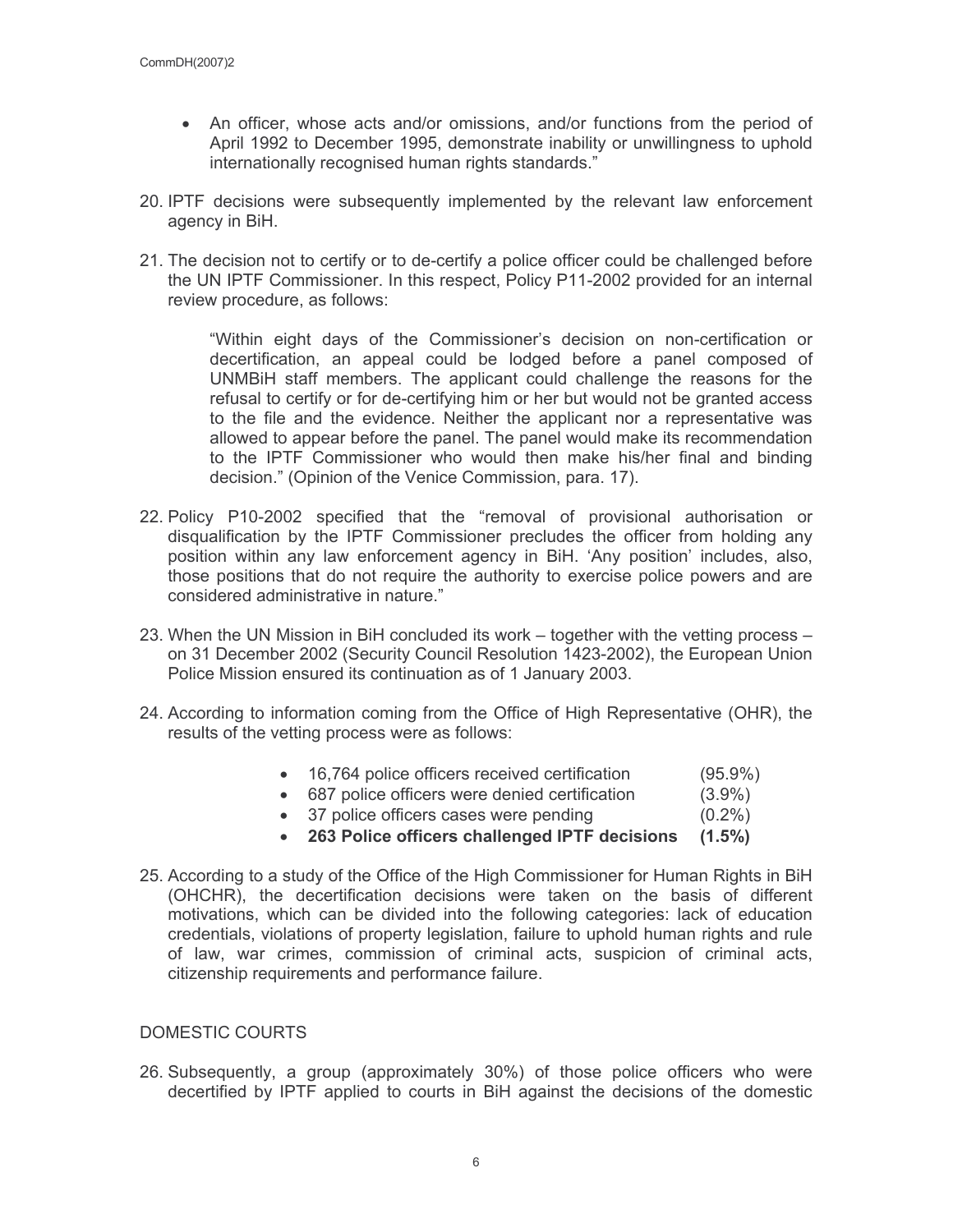authorities (e.g. the Ministry of Interior) terminating their employment. Nevertheless, in the allegations submitted to the courts they indirectly challenge the process followed by IPTF, which lead to the adoption of the decision in question as well as the legal foundations underlying such decision.

- 27. Some applications were also lodged before the Human Rights Commission of the Constitutional Court of BiH, claiming breaches of basic rights provided under the European Convention on Human Rights.
- 28. On the other hand, the Office of the High Commissioner for Human Rights (OHCHR) in BiH has also received a number of complaints from decertified police officers or their legal representatives by which they are claiming violations of their human rights during the process of decertification.
- 29. According to the information provided by the OHCHR, the general arguments in these complaints can be summarized as follows:
	- Applicants were not informed about the investigations conducted against them by IPTF;
	- applicants were not informed about the evidence, which supported the decision to decertify them;
	- applicants were neither heard nor had they the opportunity to defend themselves.
	- no effective remedy was available to applicants against first instance decisions as review procedures were below standards, (some police officers were not informed about the existence of this remedy, review requests were not examined by an independent body)
	- decisions on review request lacked motivation (they did not contain explanation of evidence)
	- national legislation was not applied,
	- international standards were not respected.
	- lack of legal protection.
- 30. According to the information obtained by the Commissioner during his visit, domestic courts have taken different positions with regard to the applications filed by decertified police officers complaining against their dismissal. Certain courts recalled that IPTF decisions, taken within its mandate, were not subject to review by domestic courts and considered, consequently, that they lacked jurisdiction to review decisions taken by the law enforcement agency to terminate employment, as these simply endorsed a prior IPTF decision to the same effect.
- 31. Other courts found that decisions on termination of employment taken by BiH authorities were unlawful in the domestic legal order. However, since IPTF had exclusive jurisdiction to authorise the exercise of police functions, both the relevant Ministry and the Courts were prevented from dealing with the merits of the issue.
- 32. The Human Rights Commission of the Constitutional Court of BiH, as the highest human rights authority in the country, also addressed this issue. Two important points deserve to be highlighted from its decision in the case of Rusmir Dzaferovic vs. the Federation of BiH (case no: CH/03/12932) on 7 May 2004: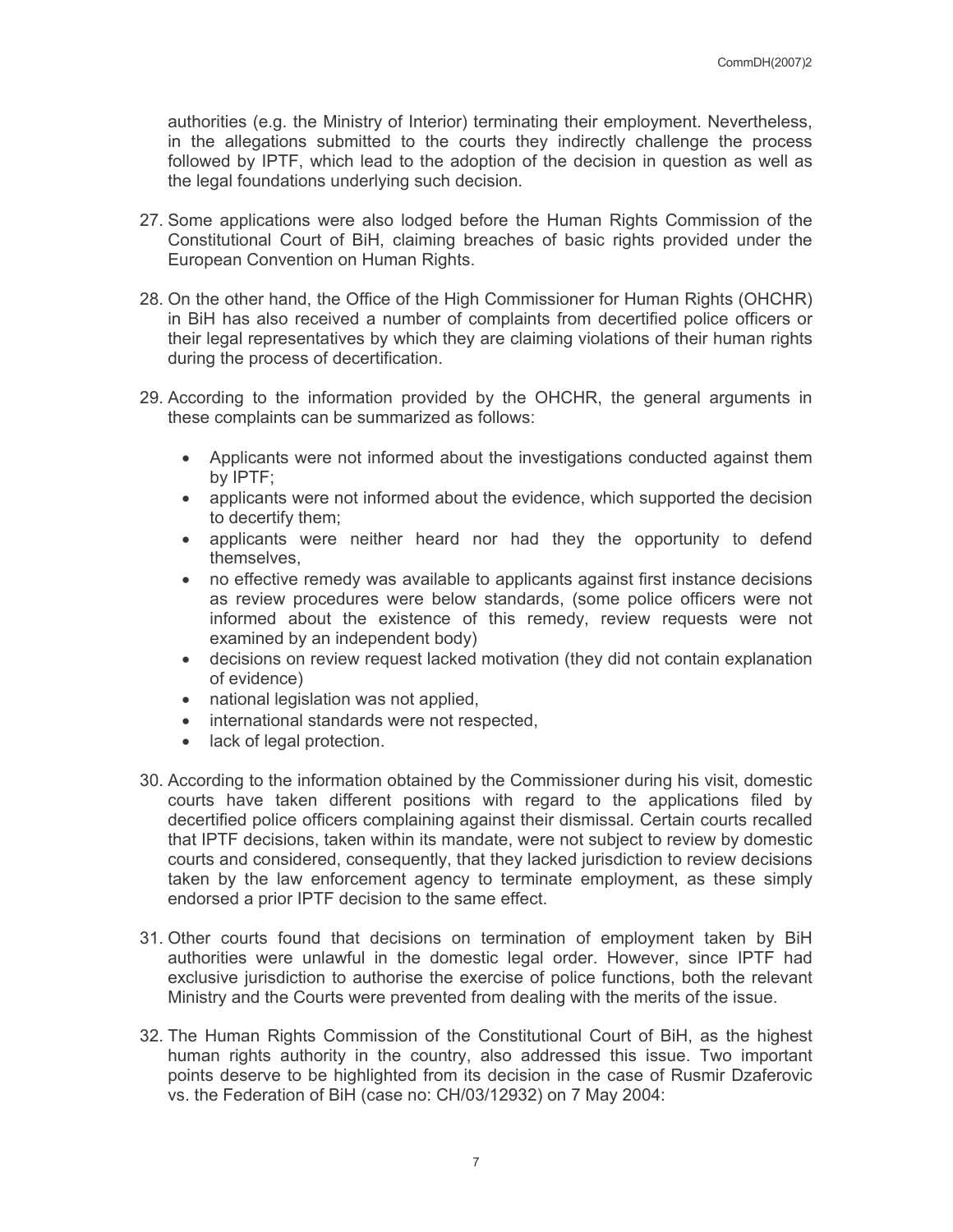"The Commission notes that all decisions in relation to the applicant were issued in administrative or quasi-administrative procedures, without allowing the applicant to challenge them on the merits. It is therefore obvious that IPTF and MUP (Ministry of Interior of the Sarajevo Canton) have not provided the applicant with a public, adversarial, impartial and independent examination of his rights, as required by Article 6 of the Convention. Thus, neither IPTF nor MUP satisfied the requirements of Article 6. paragraph 1 of the Convention." (Para 72)

"The Commission considers that it is in the very nature of the established certification process that IPTF decisions issued in the process of vetting police officers are final and binding and cannot be reviewed by national authorities..." (Para 87)

## OPINION OF THE VENICE COMMISSION

- 33. On December 2004, BiH Government requested the assistance of the European Commission for Democracy Through Law ("the Venice Commission") "in finding an adequate solution to the issue of a possible review of some decisions taken by UNMIBH until 2002 on decertification of police officers in BiH."
- 34. The Venice Commission adopted its "Opinion on a possible solution to the issue of decertification of police officers in BiH" at its 64th Plenary Session on October 2005. (Opinion no 326/2004)
- 35. In its Opinion, the Venice Commission stated that in the framework of the vetting process, IPTF had failed to provide the "relevant police officers with a public, adversarial, impartial, and independent examination of their rights, while the review mechanism appeared to be abortive for the larger part." (Para 47 of the Opinion).
- 36. Moreover, the Opinion underlined that IPTF had carried out tasks which were more similar to those of a State administration than those of an international organisation proper. In view of this, "it is inconceivable and incompatible with the principles of democracy, the rule of law and respect for human rights that it could act or have acted as a State authority and at the same time be exempted from any independent legal review."
- 37. The conclusions reached by the Venice Commission could be summarized as follows:
	- Neither the Bosnian courts nor any other Bosnian authority are competent to  $\bullet$ review or reverse the decertification decisions. (Para 61)
	- It is highly appropriate that the decertification cases that have been challenged  $\bullet$ before the Bosnian courts be reviewed by the United Nations. (Para 62)
	- A special body might be set up by the Security Council to review these  $\bullet$ decertification cases. This body might be composed of three independent experts, appointed by the UN Secretary-General. (Para 63-64)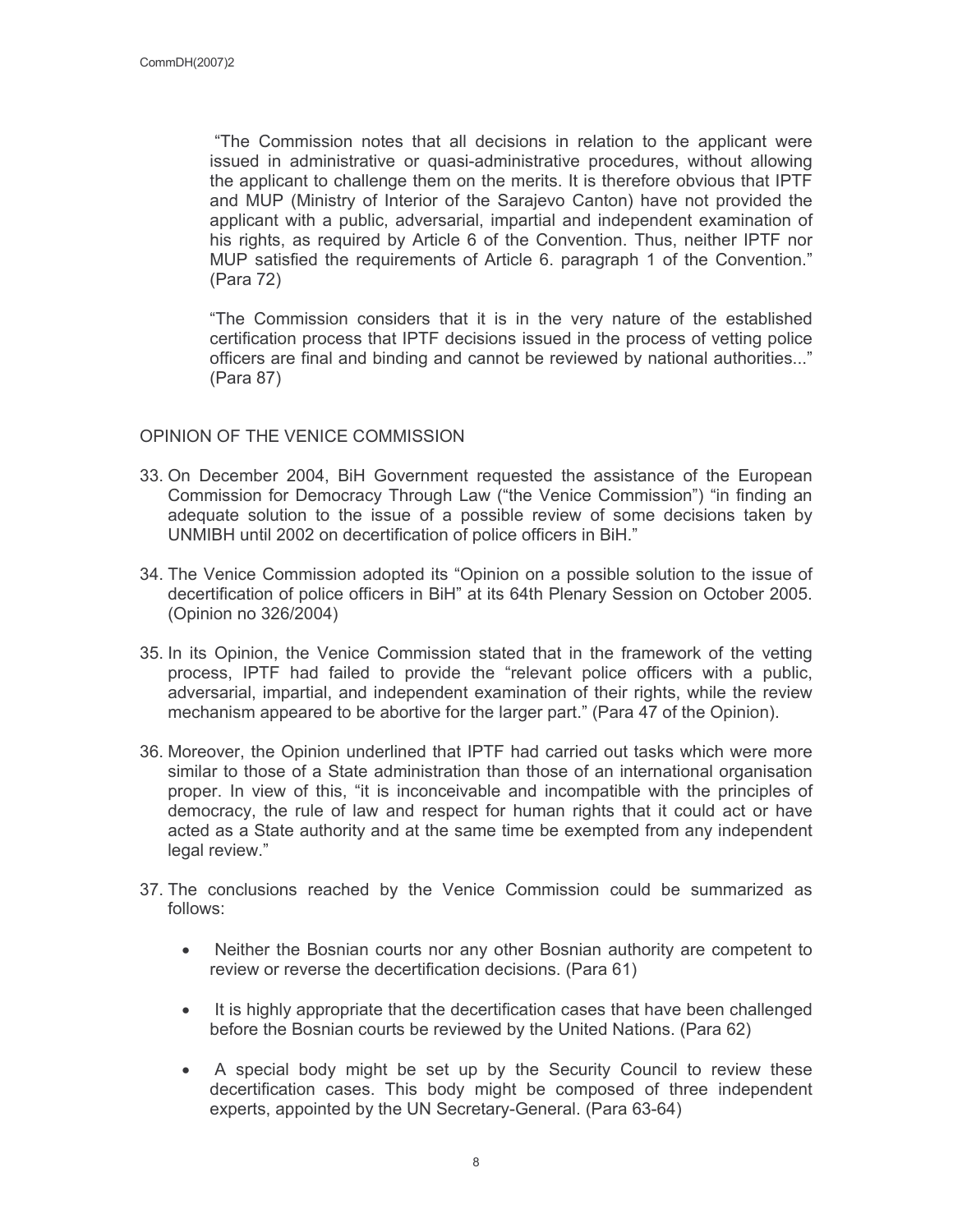#### **ANALYSIS**

- 38. During his stay in Sarajevo, the Commissioner observed that all his interlocutors be they Bosnian or international – recognized the existence of a problem relating to the vetting process of the IPTF. Though nobody voiced any criticism against the very decision to review the suitability of the police officers or against the criteria determined by the IPTF for the vetting process, several expressed concern about the procedure for applying those criteria to the individual cases.
- 39. The main concern relates to the limited possibility for the individuals concerned to challenge the merits of the IPTF decision and the absence of an appropriate legal remedy.
- 40. The consequences of these shortcomings were seen as serious since the IPTF decision of not granting a certification was for life. Furthermore, such a decision tended to cause a certain stigma on the individual which had detrimental social consequences. A great number of decertified police officers still remain unemployed.
- 41. The Commissioner also met repeated remarks that some IPTF decisions had been arbitrary. Some of his interlocutors stated that not only had some innocent and otherwise suitable police officers been rejected but some others had been certified in spite of their having a criminal background. There were also some allegations of simple misidentification based on name/file confusion. These perceptions, right or wrong, seem to illustrate a tendency of distrust towards the vetting process as such which the Commissioner finds unfortunate
- 42. Nonetheless, the Commissioner believes that the UN Security Council would be wise to give attention to this problem again. The main reason is the fact that the absence of a genuine review possibility is a human rights problem. The Commissioner shares the analysis presented by the Venice Commission in this regard. He feels the problem is serious in the sense that it has had significant repercussions on the life of the affected police officers.
- 43. In accordance with the principle that "justice must not only be done but seen to be done" it would be important that the United Nations is perceived to act with utmost prudence in applying international standards of due process. Also, the UN should be seen as an organisation which stands ready to listen to well-founded and reasonable criticism and suggestions.
- 44. At the same time. Security Council decisions should be implemented and seen as definite. This relates to BiH but also to all other scenarios where the UN is or has been involved in peace-keeping and peace-building operations. In fact, the Commissioner noted that many in BiH still do recognize the importance for the UN to remain cautious about the wider implications of going back on previous decisions.
- 45. The Commissioner was also made aware of the view that any new move on the decertification issue was a matter for the UN, regardless of the recent governmental decision to set up a domestic review mechanism. The Commissioner asked the Government not to take any further unilateral steps and instead give the Security Council time to consider finding a solution. In the same spirit, the hunger strike of the